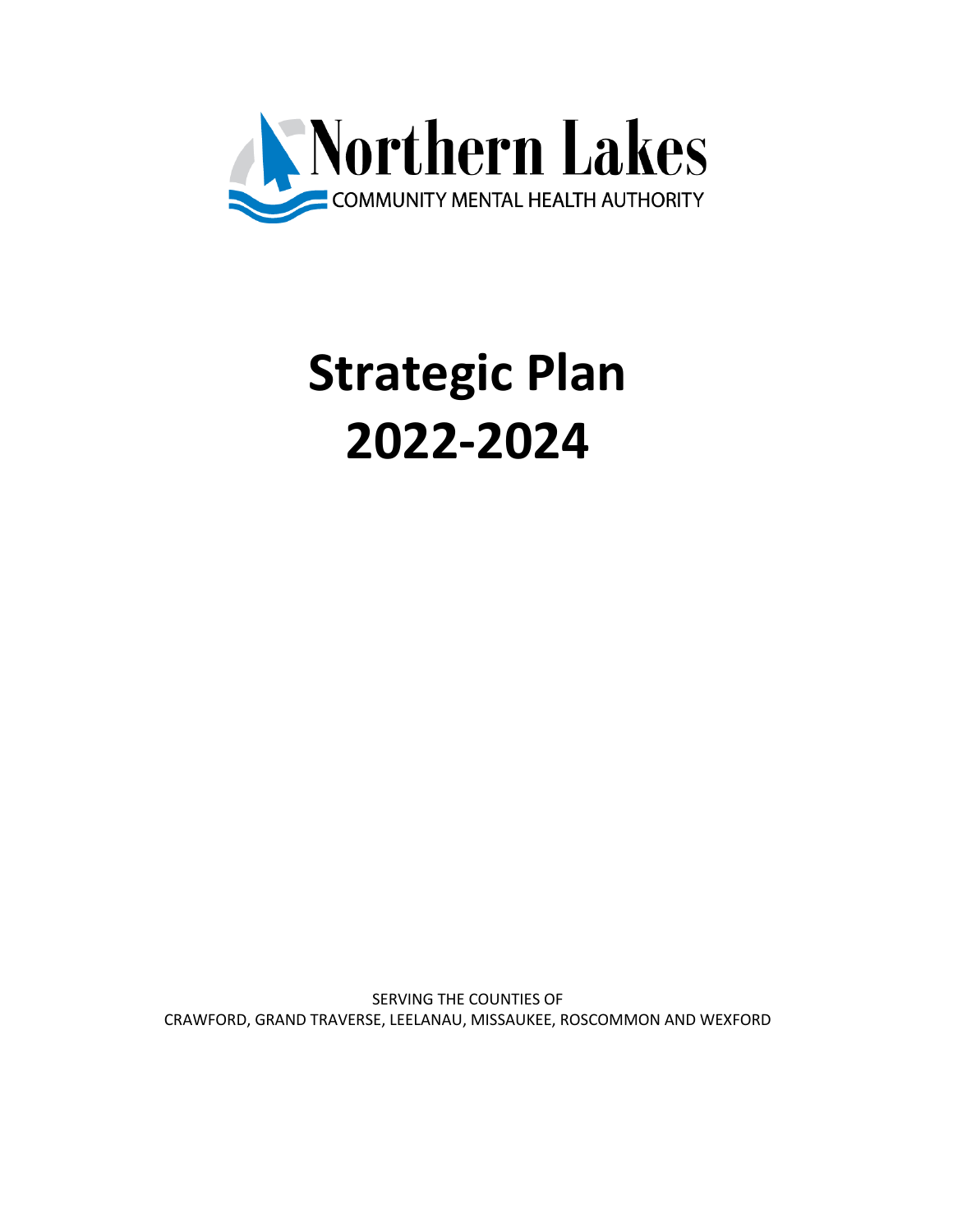#### **MESSAGE FROM CEO**

Currently, the COVID-19 virus continues to wreak havoc with our community members' mental health and has increased the stress on the behavioral health system locally and across the nation. It was very clear that people suffered through the loss of connection with their family and friends. Further, the pandemic has brought to the forefront a growing awareness of the importance of the Social Determinants of Health. Factors such as poverty, housing, childcare, nutrition, and transportation have all negatively impacted the health and welfare of people in our communities.

It is important to understand how social determinants influence a person's mental health. Currently, Northern Lakes Community Mental Health Authority (NLCMHA) uses evidence-based practices to treat behavioral health challenges as well as to address the social determinants of health. Through integrating physical and mental health care, and addressing the social determinants at the same time, we can transform the lives of persons served. We understand that addressing the wide range of concerns takes the entire community and we view Northern Lakes as serving in a lead role to rally the community to pull together to overcome challenges in the years to come.

In addition to the challenges inherent to a pandemic, our agency and the public mental health system in Michigan are also faced with legislative challenges. While some may favor wholesale change and privatizing mental health care, we favor keeping what is working well and making permanent enhancements that will improve the system overall.

Some improvements we support include:

- providing adequate, stable funding.
- allowing rural exemptions which recognize the unique challenges of life in Northern Michigan.
- moving responsibility for people with mild to moderate mental health conditions from private arrangements to public mental health system with the necessary funding.
- advocating for the Certificate of Need of inpatient beds to be altered or eliminated so hospitals can meet the need of their local area.

In addition to the challenges mentioned above, most healthcare organizations nationally and internally are facing unprecedented staffing shortages occurring in a phenomenon known as the Great Resignation. According to the U.S. Bureau of Statistics, 4 million Americans quit their jobs in July 2021. Given this challenge and those noted above, NLCMHA has decided to focus on healthy clients, healthy staff, and healthy communities as it developed the Strategic Plan for 2022-24.

Garrie Blamer

Joanie Blamer Interim CEO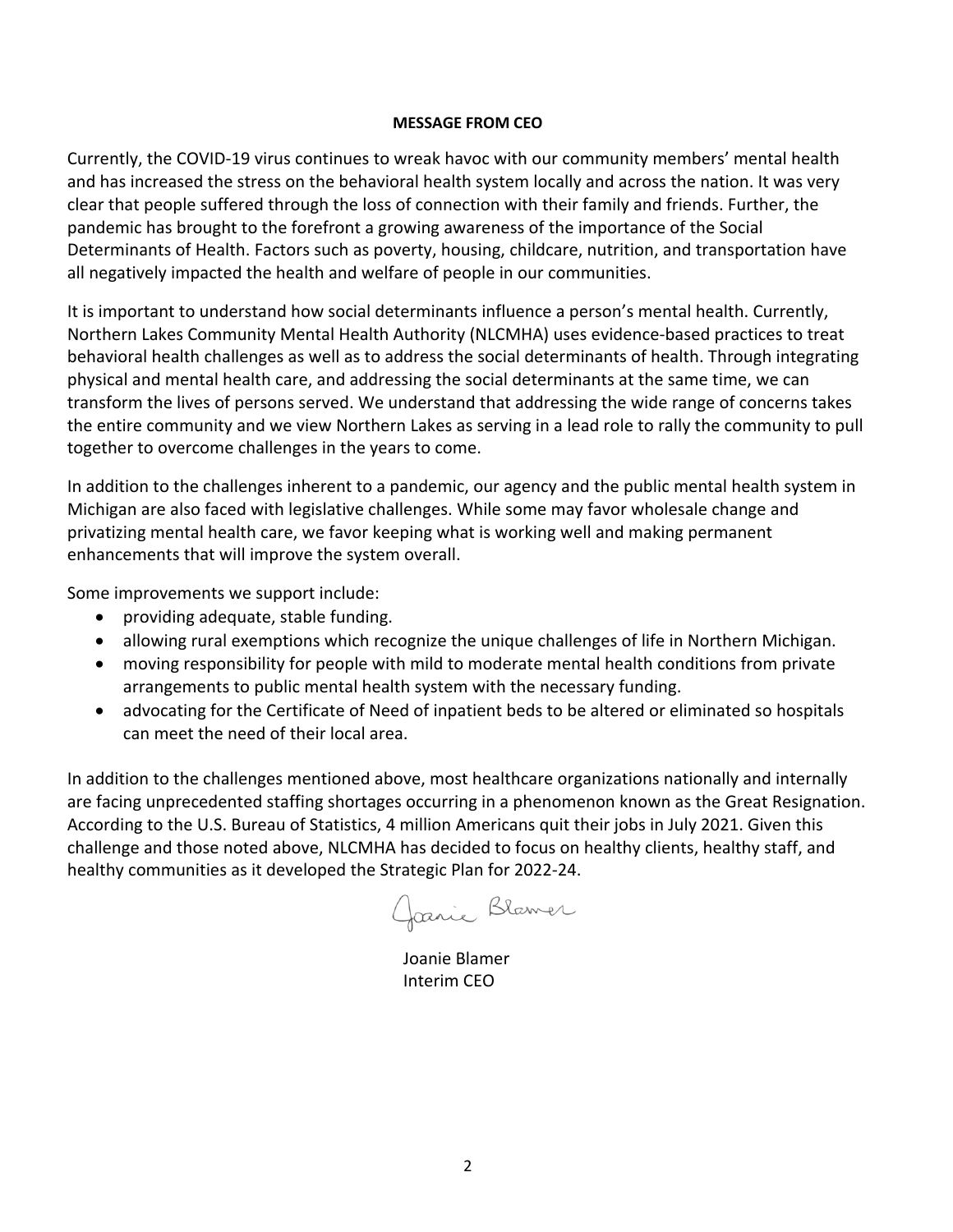# **OUR VISION**

Communities of informed, caring people living and working together.

### **OUR MISSION**

To improve the overall health, wellness, and quality of life of our individuals, families, and communities that we serve.

# **OUR VALUES**

We shall carry out our responsibilities consistent with our Values:

In treating all people with compassion, dignity, and respect.

In respecting diversity and individuality.

In visionary public leadership, local decision-making, and accountability for our actions and decisions.

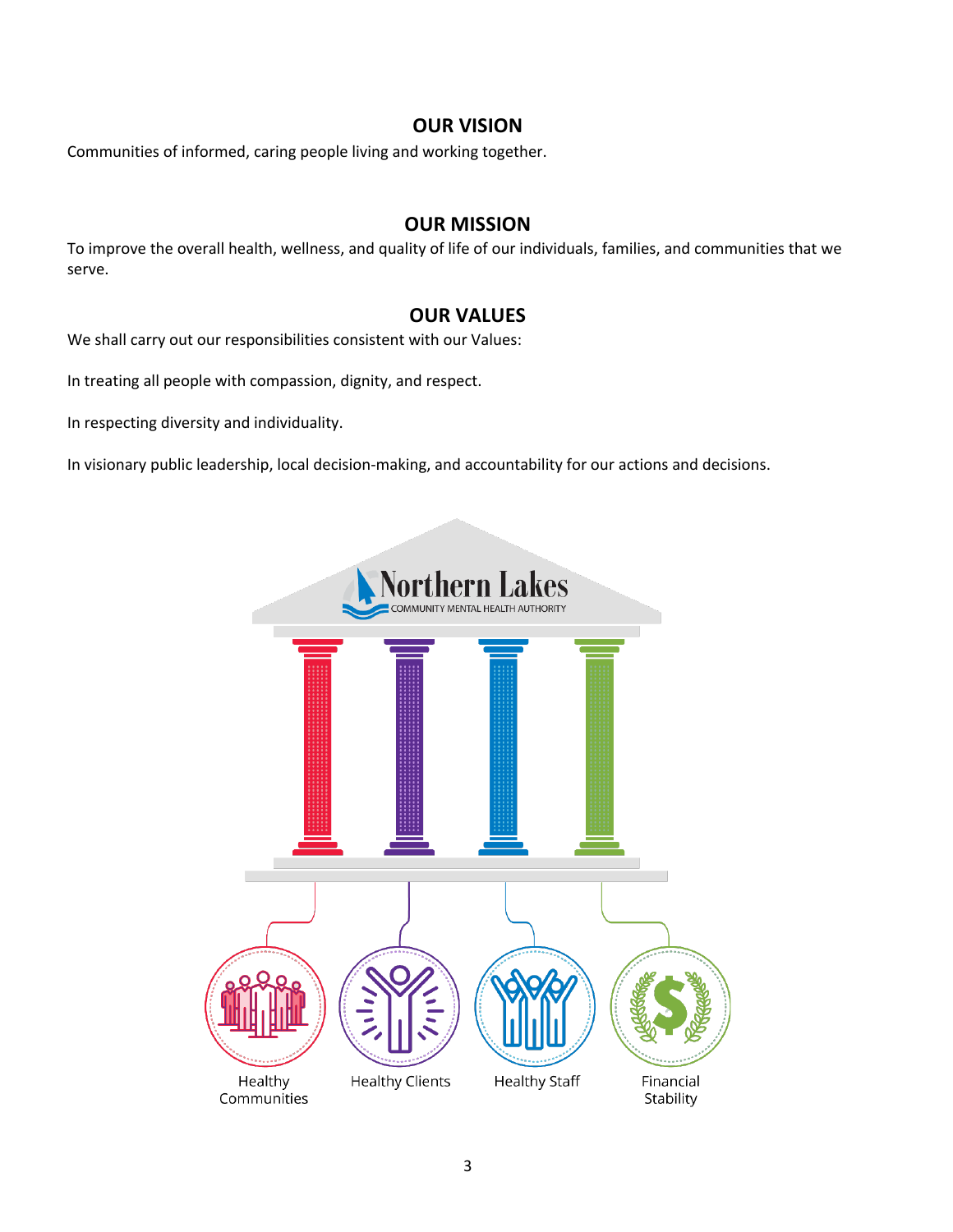**Goal: To demonstrate operational excellence in achieving our Vision and Mission, in accordance with our Values.**

- o **Objective 1: NLCMHA will improve overall health opportunities for people served (Healthy Clients) by:**
	- Maximizing treatment options and ensuring coordination of holistic care of all populations across the lifespan and diagnoses including:
		- Maximizing the use of Evidence Based Practices (EBPs) for all populations (Adults with Mental Illness [MIA], Youth/Children with Serious Emotional Disturbance [SED], Individuals with Intellectual/Developmental Disabilities [I/DD], and Persons with Co-occurring Substance Use Disorders [COD]).
			- o NLCMHA will hire at least one peer to work with individuals with I/DD by 12/31/22.
			- o NLCMHA will hire at least one youth peer to work with children and adolescents with SED by 8/31/22.
			- o NLCMHA will provide Eye Movement Desensitivity Reprocessing (EMDR) services to 10% more individuals, above baseline data pulled the week of January 3, 2022, across the lifespan for Fiscal Year (FY) 22, 23 and 24.
			- o NLCMHA will increase provision of evidenced based care to 25% more individuals, above baseline data pulled the week of January 3, 2022, with co-occurring substance use disorders across the lifespan for FY 22, 23, and 24.
		- Expanding staffing capacity to maximize treatment options, including adding COD/SUD credentialing for 40% of clinicians by 8/31/24.
		- Increasing the number of Integrated Health Clinic enrollees by 25% by the end of each fiscal years, 22, 23, and 24.
		- Increasing the number of Behavioral Health Home enrollees by 25% each year, including individuals with mild to moderate behavioral health concerns, as assessed annually for FY 22, 23, and 24.
		- Expanding the growth of our Northern Health Care Management program by filling a minimum of 25% of open slots allotted per annum through 8/31/24.
- o **Objective 2: NLCMHA will improve overall health opportunities for staff (Healthy Staff) by:**
	- Strengthening and employing successful recruitment strategies through the recruitment advertising campaign.
		- A 10% Increase in applications received by 9/30/2022, 5% increase in FY 23 and FY 24.
		- A 10% decrease in position vacancies by 9/30/2022, 5% decrease in FY 23 and FY 24.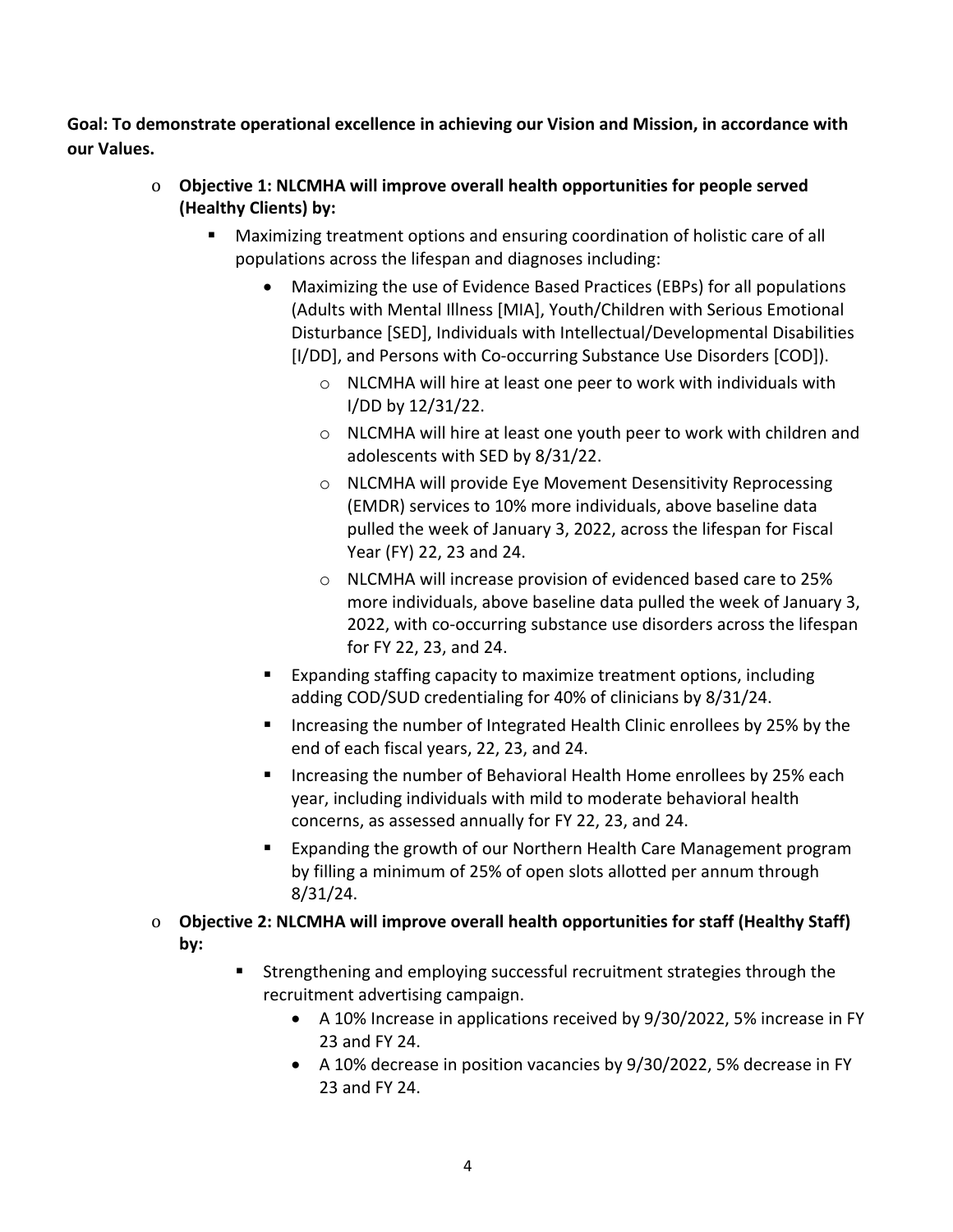- § Communicating the positive aspects of working for NLCMHA, by 3/31/22 in 100% of the job postings to include:
	- Employee benefits (such as health insurance, paid holidays).
	- Growth opportunities (professional development and training, mentoring).
	- Family-oriented environment.
	- Meaningful and rewarding work.
	- Servant leadership, supportive management:
		- o Your voice is heard.
		- o Staff are equally valued.
		- o Teaching environment.
- Exploring incentives including retention and longevity pay during the development of the annual personnel budget for FY 23 and 24.
- Developing a new salary structure to better represent the workforce by 12/31/2022.
- o **Objective 3: NLCMHA will improve overall health opportunities for community members (Healthy Communities) by:**
	- Increasing awareness and understanding about behavioral health and disability issues among citizens of the catchment area.
		- Updating the marketing, advertising, and community outreach plan of NLCMHA by 12/31/22.
		- Implementing the marketing, advertising, and community outreach plan in 2023-24.
	- Building Relationships and strengthening partnerships by including each in the NLCMHA marketing, advertising, and community outreach plan in 2023-24:
		- National (Substance Abuse and Mental Health Services Administration [SAMHSA], National Council for Mental Wellbeing).
		- State (Michigan Department of Health and Human Services [MDHHS] and legislators).
		- Regional (Northern Michigan Regional Entity [NMRE], Northern Michigan Health Innovation Region [NMCHIR], Region 7 Healthcare Coalition).
		- Local (County Commissions, Provider Network, Community Collaboratives, Systems of Care, Social Determinant Coalitions).

# o **Objective 4: NLCMHA will maintain Financial Stability by:**

Maximizing billing opportunities, for all payor types, by teaching staff the appropriate code to use for billing and increasing the amount of third-party revenue by 25% each fiscal year for 22, 23, and 24.